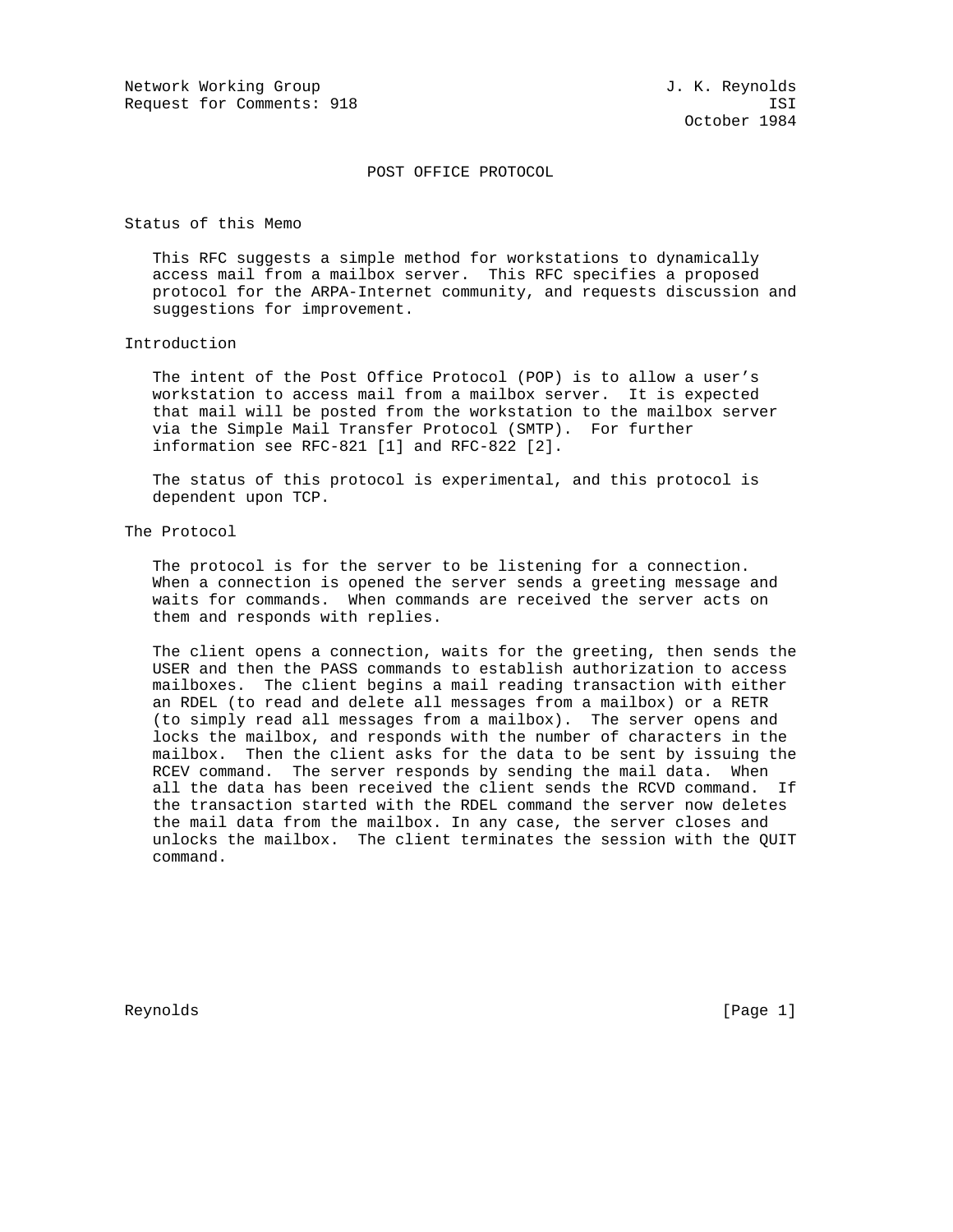The Normal Scenario

|             | Client                                   |       |                           |                               | Server                                 |
|-------------|------------------------------------------|-------|---------------------------|-------------------------------|----------------------------------------|
|             |                                          |       |                           |                               |                                        |
|             |                                          |       |                           |                               | Wait for Connection                    |
|             | Open Connection                          | $--$  |                           |                               |                                        |
|             |                                          |       | $\leftarrow -$ + OK       |                               |                                        |
|             |                                          |       |                           |                               | Wait for Command                       |
| USER Fred   |                                          | $--$  |                           |                               |                                        |
|             |                                          |       | $\leftarrow -$ + OK       |                               |                                        |
|             |                                          |       |                           |                               | Wait for Command                       |
|             | PASS password                            | $--$  |                           |                               |                                        |
|             |                                          |       | $\leftarrow -$ + $\cap$ K |                               |                                        |
|             |                                          |       |                           |                               | Wait for Command                       |
|             | RDEL mailbox                             |       |                           |                               |                                        |
|             |                                          | $-->$ |                           |                               | (open and lock mailbox)                |
|             |                                          |       |                           | $\leftarrow  \#$ $\text{XXX}$ |                                        |
|             |                                          |       |                           |                               | Wait for Command                       |
| <b>RCEV</b> |                                          | $--$  |                           |                               |                                        |
|             |                                          |       |                           |                               | $\leftarrow -$ (send a copy of mail)   |
|             |                                          |       |                           |                               | Wait for Command                       |
| RCVD        |                                          | $-->$ |                           |                               | (deletes mail from mailbox, unlock     |
|             |                                          |       |                           |                               | and close mailbox)                     |
|             |                                          |       | $\epsilon$ - $-$          | $+OK$                         |                                        |
|             |                                          |       |                           |                               | Wait for Command                       |
| OUIT        |                                          | $--$  |                           |                               |                                        |
|             |                                          |       | $\leftarrow -$ + $\cap$ K |                               |                                        |
|             | Close connection $- <-$ Close connection |       |                           |                               |                                        |
|             |                                          |       |                           |                               | Wait for Connection (go back to start) |
|             |                                          |       |                           |                               |                                        |

Definitions of Commands and Replies

Summary of Commands and Replies

| Commands      | Replies  |
|---------------|----------|
|               |          |
| USER name     | $+OK$    |
| PASS password | -Error   |
| RETR mailbox  | $\#$ xxx |
| RDEL mailbox  |          |
| RCEV          |          |
| RCVD          |          |
| OUIT          |          |
| <b>NOOP</b>   |          |
| RSET          |          |
|               |          |

Reynolds [Page 2]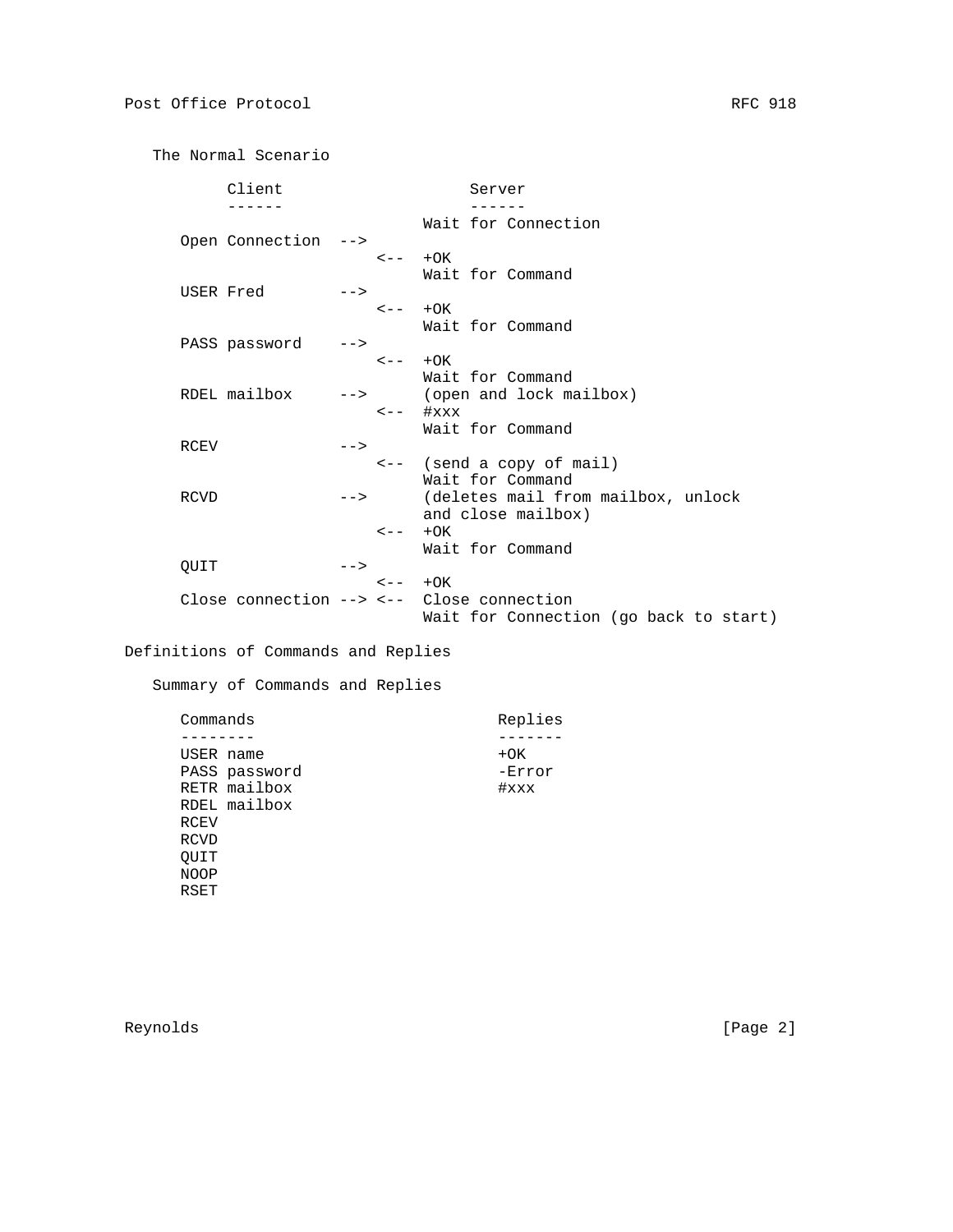### Commands

USER name

 This command identifies the user to the server. It must be followed by the PASS command.

Possible responses: "+OK" or "-ERR"

PASS password

 The PASS command carries the password authenticating this user. Together the USER name and PASS password are used by the server to control access to the mailboxes.

Possible responses: "+OK" or "-ERR"

#### RETR mailbox

 This command begins a mail reading transaction. The RETR command is used to read all the messages in a mailbox without deleting them. It must be followed by the RCEV command.

Possible responses: "#xxx" or "-ERR"

RDEL mailbox

 This command begins a mail reading transaction. The RDEL command is used to read all the messages in a mailbox and delete them. It must be followed by the RCEV command.

Possible responses: "#xxx" or "-ERR"

## RCEV

 This command confirms that the client is ready to receive the mail data. It must be followed by the RCVD command.

Possible responses: "+OK" or (connection aborted)

## RCVD

 This command confirms that the client has received and accepted the mail. The RCVD command ends the mail reading transaction. In the case of the RDEL transaction, it is possible that the mail is not necessarily deleted. This is indicated by an error reply.

Possible responses: "+OK" or "-ERR"

Reynolds [Page 3]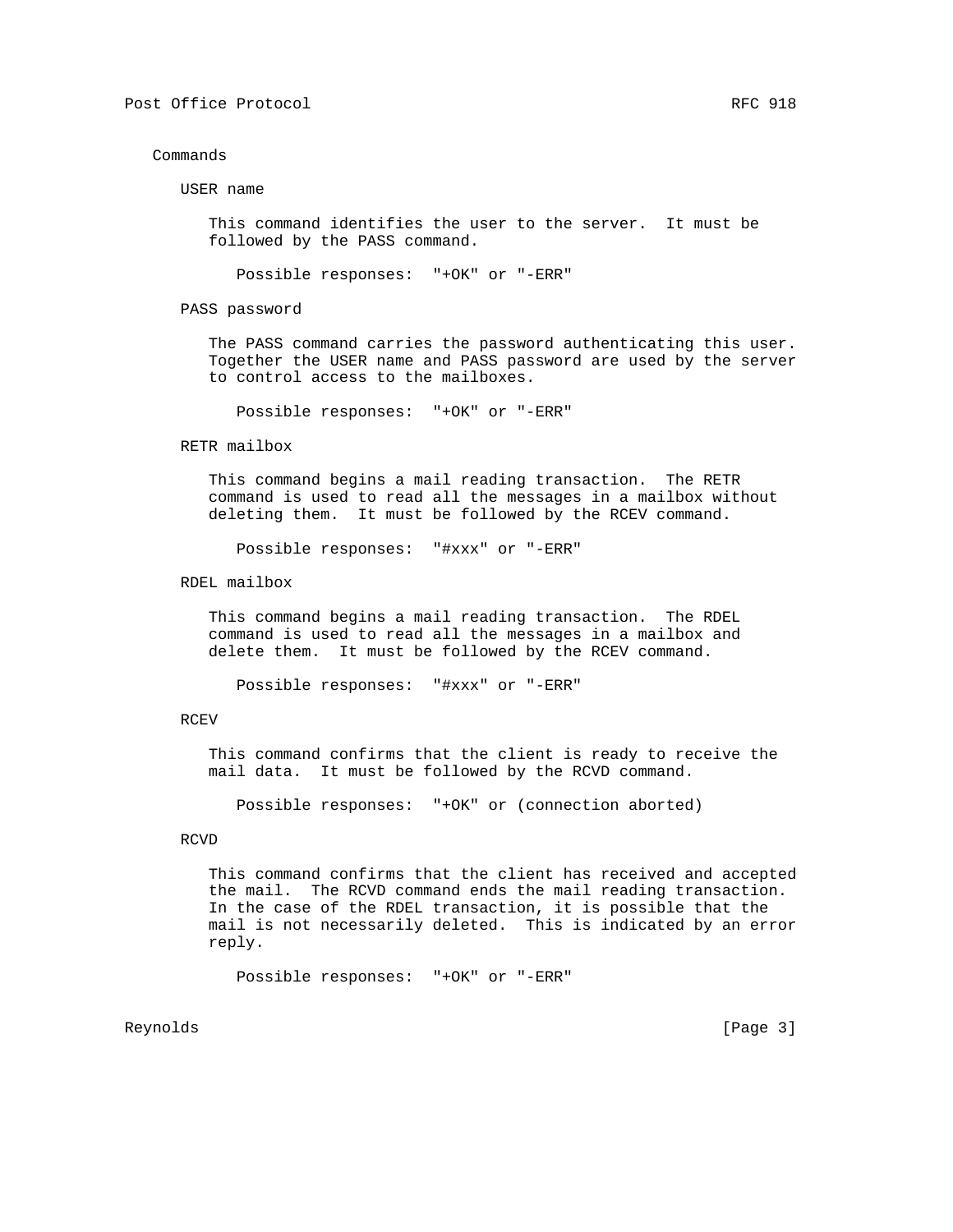# QUIT

 This command indicates the client is done with the session. The server sends an OK response and then closes the connection.

Possible responses: "+OK" then Close

NOOP

 This is the no operation command. It causes no action on the part of the server except an OK response.

Possible response: "+OK"

## RSET

 This command causes the server to abort the current transaction and return to waiting for a command (one of RDEL, RETR, QUIT, NOOP, or RSET). When aborting a transaction the server must take care to properly close and unlock the mailbox.

Possible response: "+OK"

Acknowledgment

 I would like to acknowledge the contributions of Jon Postel, Joel Goldberger, Dale Chase, and Michael Butler in the development of the Post Office Protocol.

References

 [1] Postel, J., "Simple Mail Transfer Protocol", RFC-821, USC/Information Sciences Institute, August 1982.

 [2] Crocker, D., "Standard for the Format of ARPA-Internet Text Messages", RFC-822, University of Delaware, August 1982.

Reynolds [Page 4]